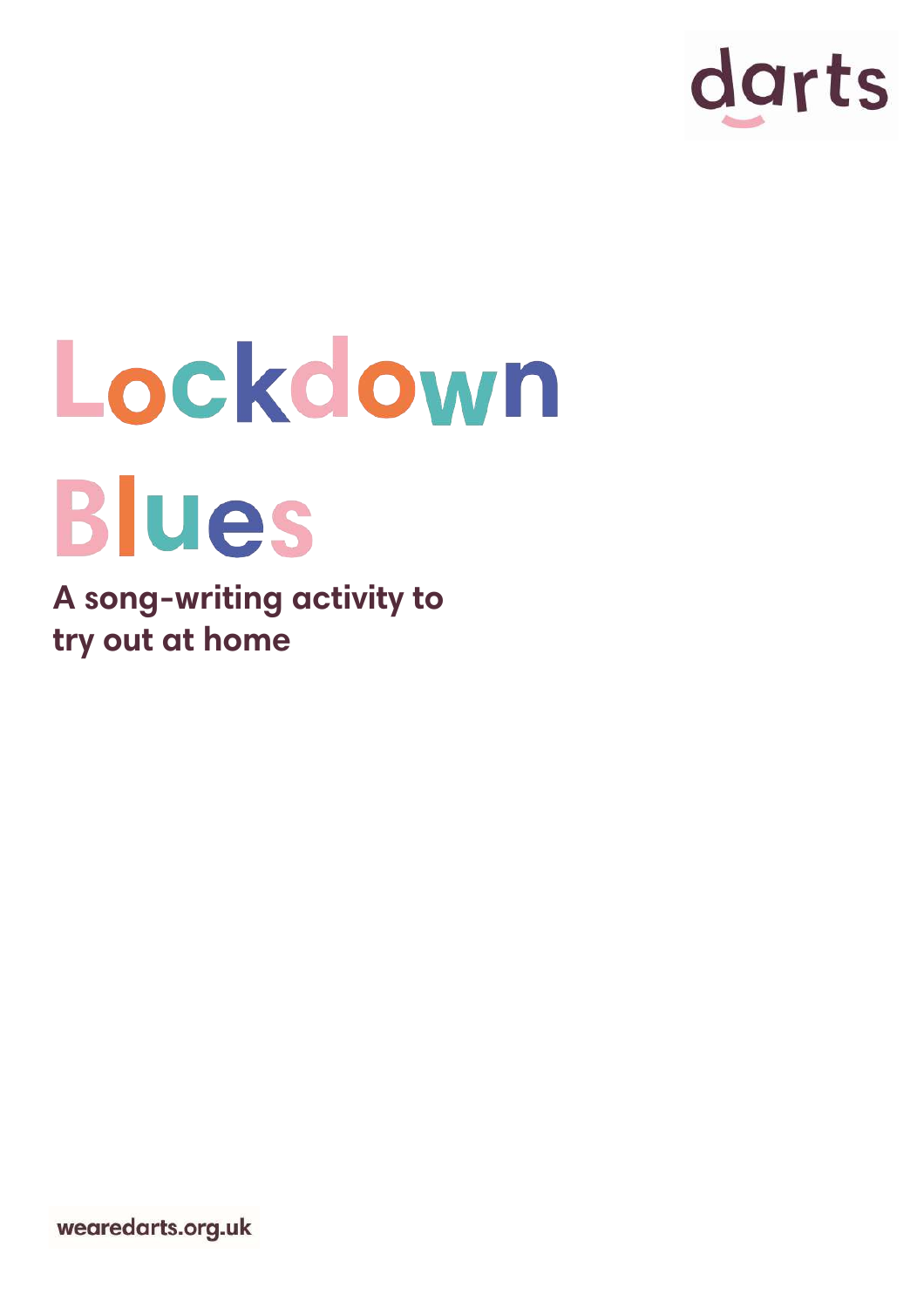## **Lockdown Blues**

Hi, Janet here; I've met some of you in Edlington and Askern during the Creative Directions in the Communities project, singing and writing songs with you. I hope you're well and staying safe in these weird and not so wonderful times.

If you're up for something creative, I'd like to share a bit of an idea with you – I was thinking about the lockdown, what it's meant, its impact on our lives, and how we might feel about it from day to day.

So I wondered about doing a Lockdown Blues – not necessarily just about the negative stuff, and not particularly miserable either – it could be a look at the funnier side of this time period, or some of the great things that have come out of it, such as neighbours looking out for each other, or us all getting out on a Thursday to thank our key workers.

The great thing about a blues is that it can be really simple or as complicated as you want it to be. A dead simple start could be:

> **I've got the lock down blues I've got the lockdown blues Then a line of your own I've got the lockdown blues Then another line I've got the lockdown blues or skip this last repeat if you want to make your line longer**

The lines of your own could rhyme, but they don't have to – that's the beauty of this framework.

Here are a couple of examples from the team:

**I've got the lock down blues I've got the lockdown blues To the bottom of my disinfected one-walk-a-day shoes I've got the lockdown blues We're round at the shops but there's no paper for our loos**



wearedarts.org.uk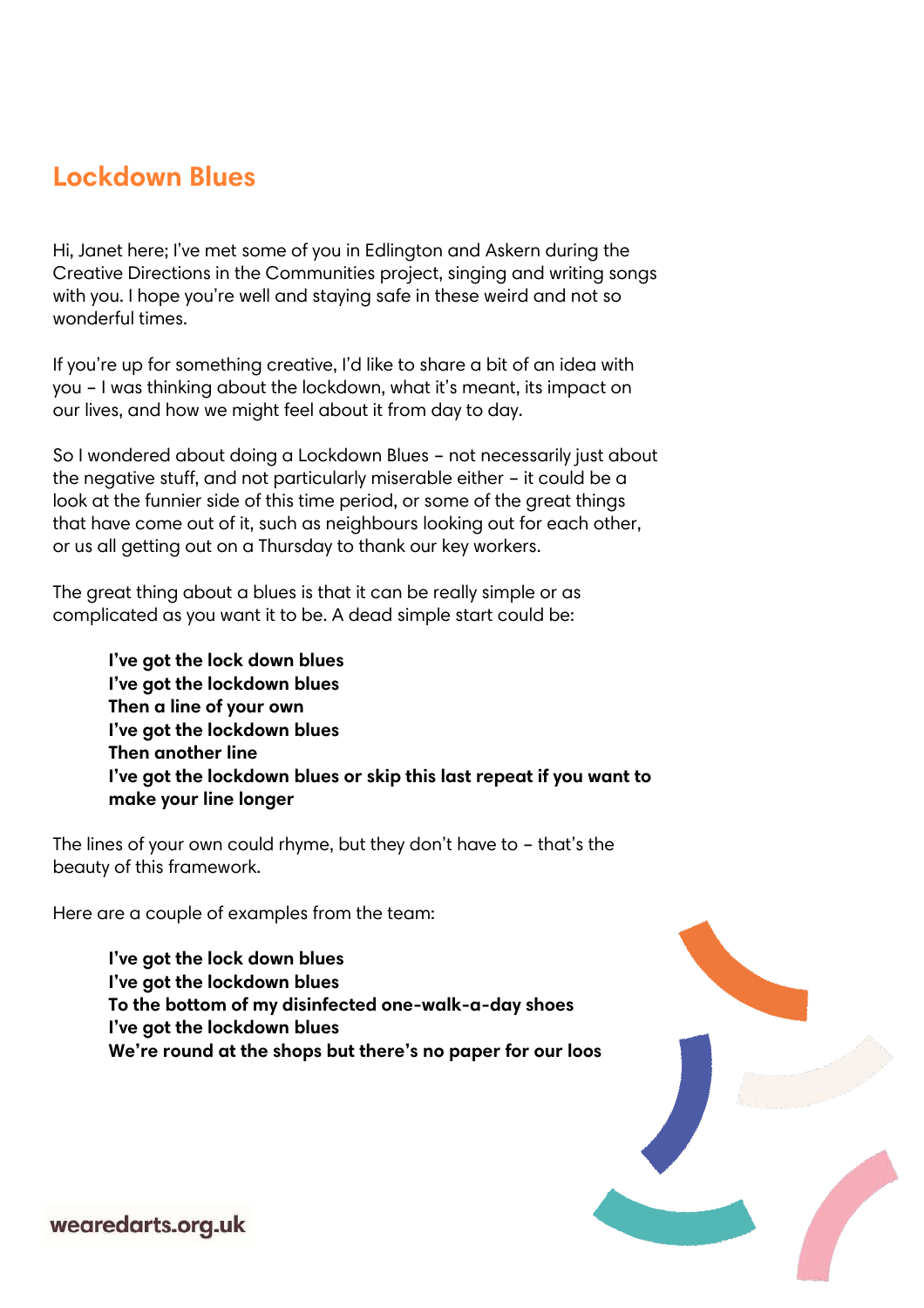For some reason, the colour blue is associated with feeling a bit down – so how about the Lockdown Reds? What would they be? Red can represent being angry, but also passionate! And the Lockdown Greens? It's certainly been nice to have less traffic on the roads and hear the birds singing. Or what about the Lockdown Purples with Pink Spots??!!

There are no rules – you don't even have to repeat that first line so much.

Another thing you could do is speed it up – blues music isn't all slow. By speeding up the blues, rock 'n' roll was born – we've just lost Little Richard whose songs Tutti Frutti, Long Tall Sally and Good Golly Miss Molly are all based on the 12-bar blues pattern. They all use lots of repetition and simple rhymes – here's Tutti Frutti:

## **Tutti Frutti Little Richard**

**Whop bop b-luma b-lop bam bom Tutti frutti, oh Rudy Tutti frutti, oh Rudy Tutti frutti, oh Rudy Tutti frutti, oh Rudy Tutti frutti, oh Rudy A whop bop b-luma b-lop bam bom**

**I got a gal named Sue She knows just what to do I got a gal named Sue She knows just what to do She rocks to the east She rocks to the west But she's the girl that I love best Tutti frutti, oh Rudy…**

**I got a gal named Daisy She almost drives me crazy I got a gal named Daisy She almost drives me crazy She knows how to love me, yes indeed Boy, you don't know what you do to me**

**Tutti frutti, oh Rudy…**



wearedarts.org.uk